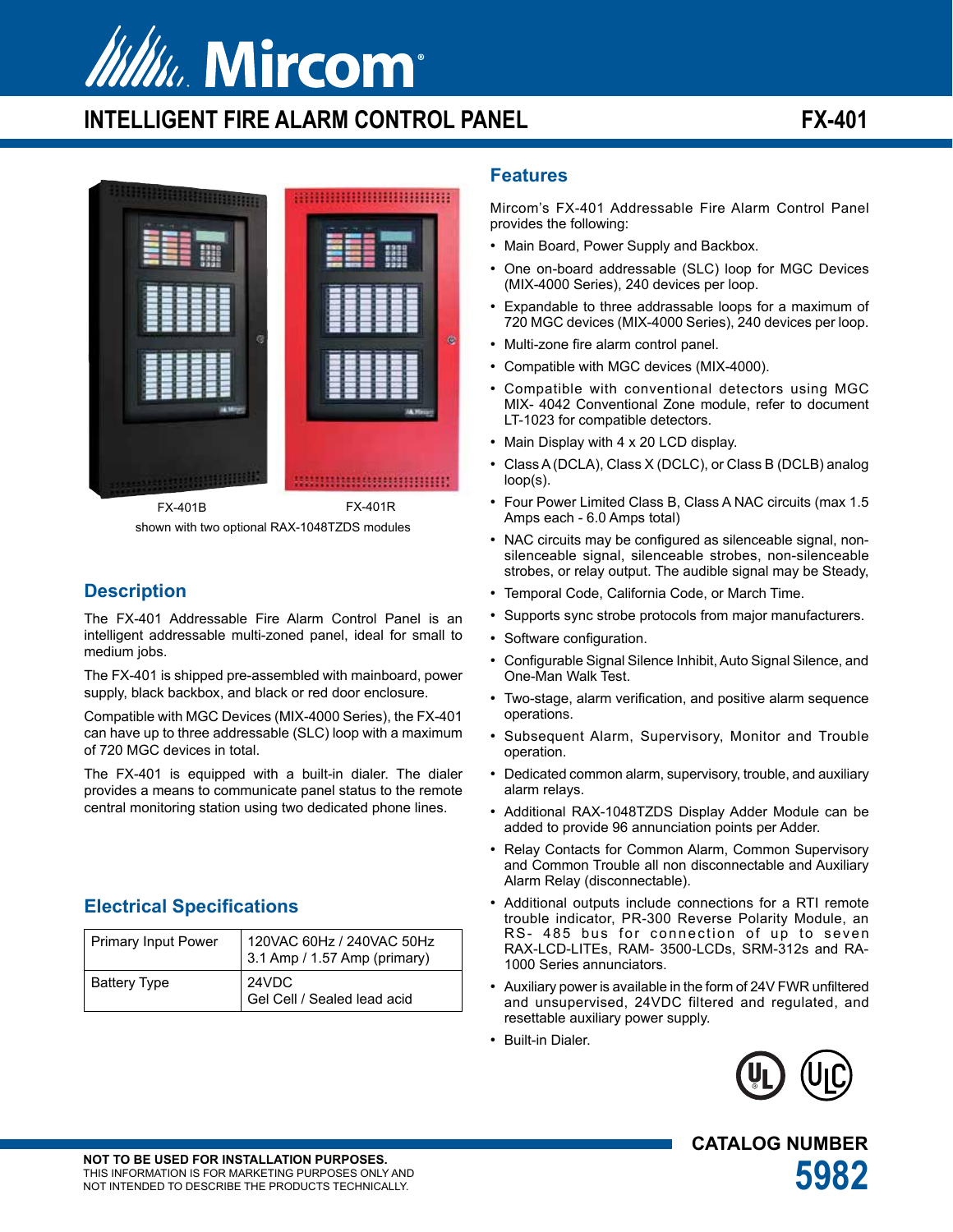## **System Components**



#### **RAM-3500 Remote Annunciator**

The RAM-3500-LCD provides remote annunciation through a 4 line by 20 character LCD display. It is a direct mimic of the main panel display so that the LCD, LEDs and switches are an exact duplicate of the main display. The RAM-3500-LCD provides control switches for System Reset, Signal Silence, Fire Drill and Acknowledge, four Status Queues with selector switches and LEDs for Alarm, Supervisory, Trouble and Monitor, along with a numeric keypad to access the menu functions. The RAM-3500-LCD mounts in separately orderable single unit enclosures or in larger enclosures that support up to two optional RAX-1048TZDS remote LED annunciators. All remote enclosures are equipped with a CAT-30 Lock and key. The RAM-3500-LCD occupies one display position in the BB-1000 enclosures .



### **RAM-1032TZDS-CC Conformal Coated Main Remote LED Annunciator**

The RAM-1032TZDS-CC Conformal Coated Main Remote LED Annunciator provides common annunciator functions and 32 points of LED annunciation. The RAM-1032TZDS-CC has indicators for A.C. On, Common Trouble and Signal Silence and controls for System Reset, Lamp Test, Fire Drill, Buzzer Silence and Signal Silence. Each display point can be identified by the slide-in label that slides in beside the LED. The RAM-1032TZDS-CC occupies one display position in the BB-1001WP(R)A or BB-1002WP(R)A enclosures.



#### **RAX-1048TZDS-CC Conformal Coated Programmable LED Annunciator Module**

The RAX-1048TZDS-CC Conformal Coated Programmable LED Annunciator Module provides 48 programmable bi-colored LEDs. The RAX-1048TZDS-CC connects to the main control unit or main annunciator module (RAM-1032TZDS) when mounted remotely. Each display point can be identified by the slide-in label that slides in besides the LED. The RAX-1048TZDS occupies one display position in the BB-1001WP(R)A or BB-1002WP(R)A Series enclosures.



### **RAX-LCD-LITE Remote LCD Annunciator**

The FX-401 also supports the RAX-LCD-LITE Remote LCD Annunciator. It is equipped with a large 4-line x 20-character back-lit alphanumeric LCD display that uses a simple menu system complete with a directional keypad and switches for Enter, Menu, Cancel and Info. The RAX-LCD-Lite occupies one display position in the BB-1000 enclosures.



### **RAM-1032TZDS Main Remote LED Annunciator**

The RAM-1032TZDS Main Remote LED Annunciator provides common annunciator functions and 32 points of LED annunciation. The RAM-1032TZDS has indicators for A.C. On, Common Trouble and Signal Silence and controls for System Reset, Lamp Test, Fire Drill, Buzzer Silence and Signal Silence. The RAM-1032TZDS occupies one display position in the BB-1000 enclosure.



**RAX-1048TZDS Programmable LED Annunciator Module** The RAX-1048TZDS Programmable LED Annunciator Module provides 48 programmable bi-colored LEDs. The RAX-1048TZDS connects to the main control unit or main annunciator module (RAM-1032TZDS) when mounted remotely. Each display point can be identified by the slide-in label that slides in beside the LED. The RAX-1048TZDS occupies one display position in the BB-1000 Series enclosures.

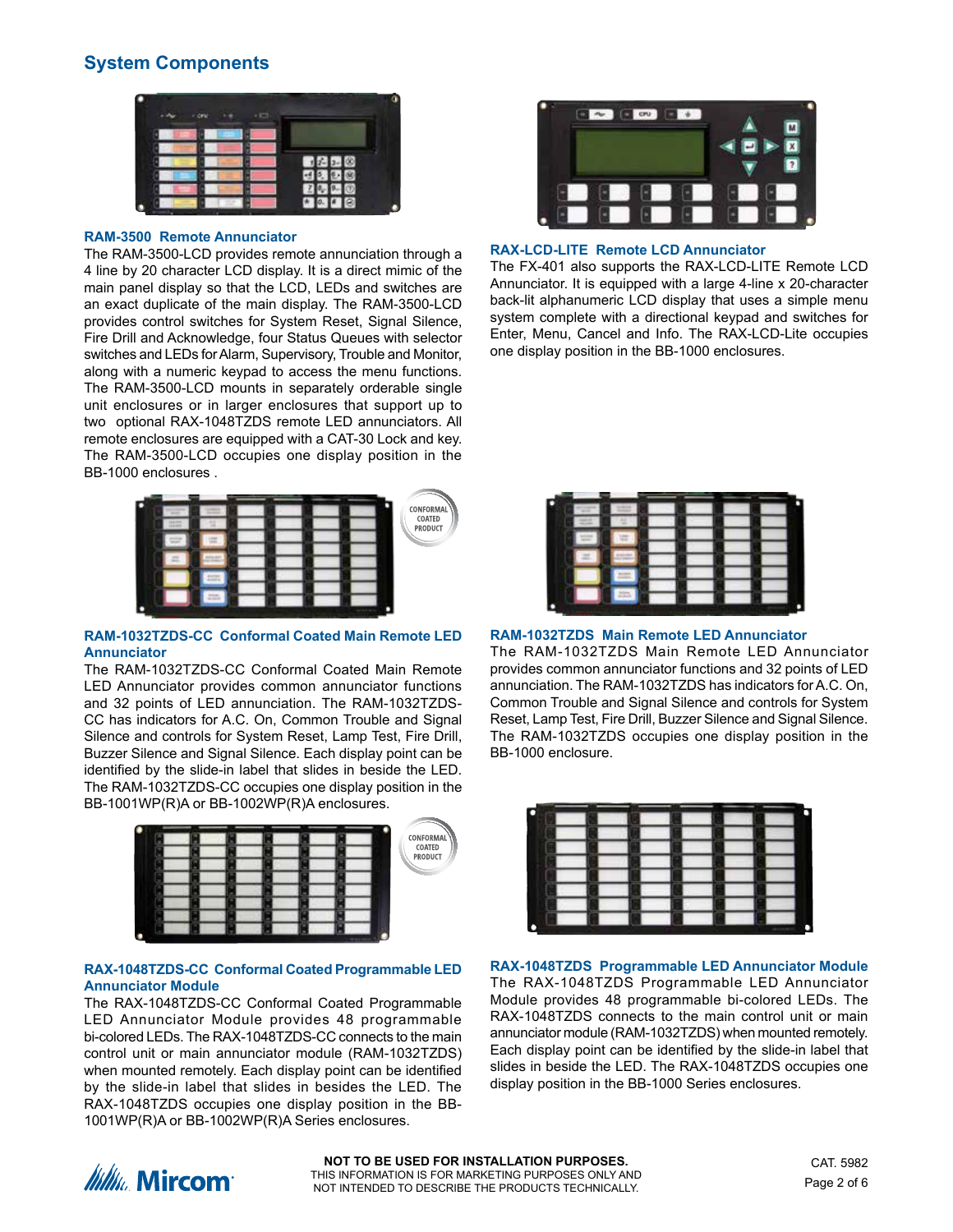

#### **AGD-048 Graphic Annunciator Adder Driver Board**

The AGD-048 Adder Graphic Driver Module can be used with the MGD-32 Master Graphic Driver modules, or if located remotely it must be connected and mounted with the RAX-LCD Shared Display. The AGD-048 will support an additional 48 supervised outputs. As with the master modules, the AGD-048 will support both LEDs and incandescent lamps.



#### **MGD-32 Master Graphic Driver Module**

For use with FX-401 Fire Alarm Control Panel. The MGD-32 Master Graphic Driver Module provides common control inputs for the switches such as System Reset, Signal Silence, Auxiliary Disconnect, Fire Drill, Lamp Test and Acknowledge. **PR-300 Polarity Reversal/City Tie Module**



#### **UIMA4 Interface for Configuring MGC Fire Panels**

The UIMA4 is an interface for configuring FX-401. The UIMA4's ribbon cable can be disconnected and replaced – the replacement part number is RPL-WC-25022 (it comes with 3 replacement cables). The UIMA4 interface has 3 connectors: 9 pin male serial connector, USB B female connector, and 10 pin female connector.



#### **ALC-480 480-Point Dual Loop Adder**

The ALC-480 provides two addressable (SLC) loop for MGC Devices (MIX-4000 Series), 240 devices per loop. 480 devices total in loop Adder.



The PR-300 provides outputs for city box and polarity reversal applications. As a city tie module, the PR300 provides an interface between the control panel indicating circuits and a master box. It provides off-premises signal transmission for systems that must comply with NFPA requirements for Auxiliary Protective Systems. As a polarity reversal module, the PR-300 provides an interface between the control panel and a reverse polarity receiver.





#### **RTI-1 Trouble Remote Indicator**

Mircom's Remote Trouble Indicator provides remote annunciation of fire alarm troubles. The RTI-1 mounts onto a standard single gang electrical box. The RTI-1 can be used with any of Mircom's fire alarm control panels.

#### **MP-300 End of Line Plates**

Mircom's MP-300 is a 3.9K End Of Line resistor for use with Mircom conventional panels and detection circuits.

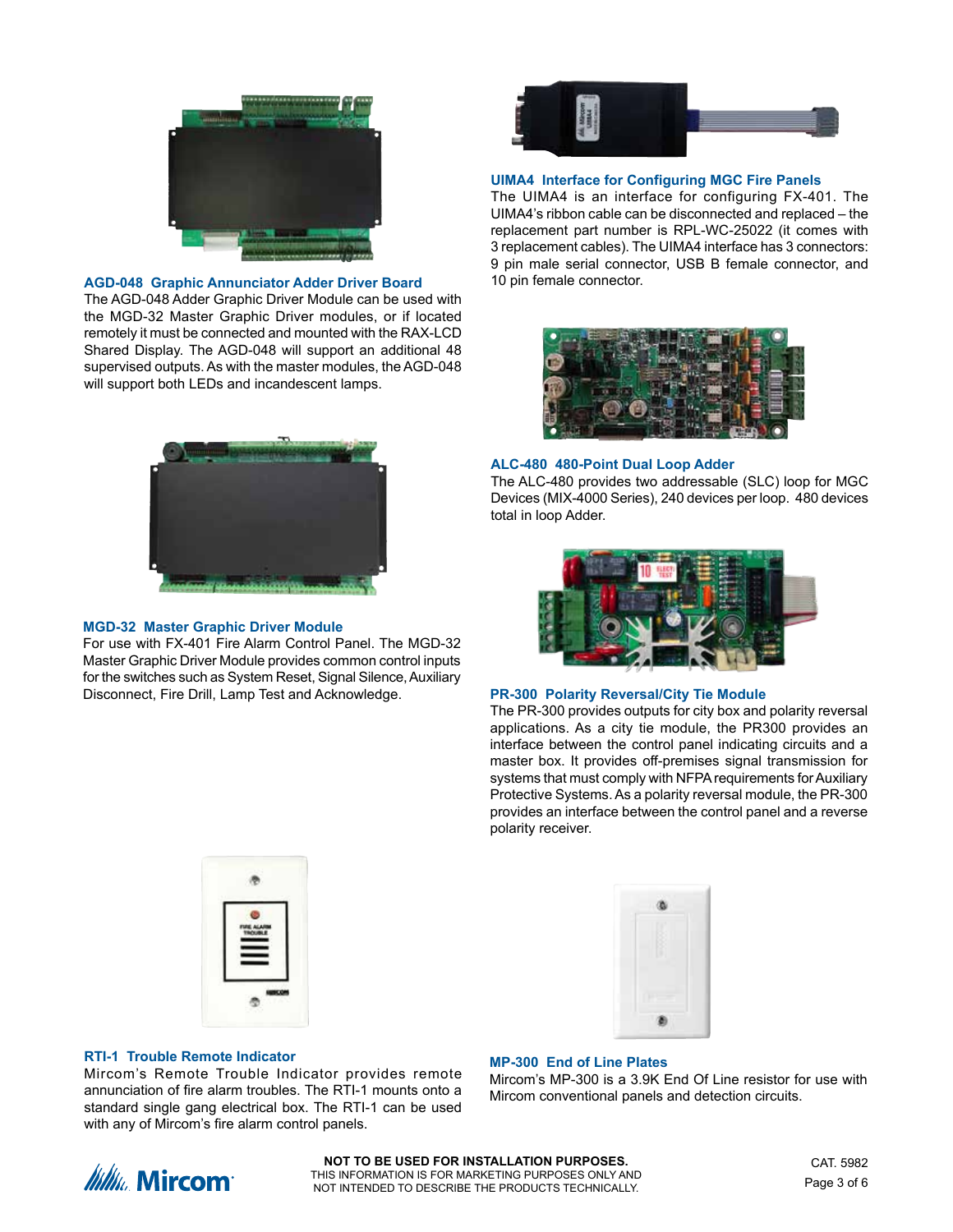

#### **BB-1001WP(R)A Outdoor Weather Protected Enclosure**

The BB-1001WP(R)A is a complete enclosure that comes with either a RED or WHITE door, a black back-box, two keys and a durable lock at the top of the door. The door comes hinged to the bottom side of the box for added weather protection. The box is capable of handling one RAM-1032TZDS-CC Main Annunciator Chassis which provides up to 32 points of annunciation. RAM-1032TZDS-CC is ordered separately conform with the UL, ULC installation requirements.

**Note: there is no need for thermostat or heater. RAM-1032TZDS-CC must be ordered separately to match UL, ULC installation requirements.**



#### **BB-1002WP(R)A Outdoor Weather Protected Enclosure**

The BB-1002WP(R)A is a complete enclosure that comes with either a RED or WHITE door, a black back-box, two keys and a durable lock at the top of the door. The door comes hinged to the bottom side of the box for added weather protection. The box is capable of handling one RAM-1032TZDS-CC Main Annunciator Chassis which provides up to 32 points of annunciation and one RAX1048TZDS-CC Adder Annunciator, which provides up to 48 points of annunciation. RAM-1032TZDS-CC and RAX1048TZDS-CC are ordered separately to match the UL, ULC installation requirements.

**Note: there is no need for thermostat or heater. RAM-1032TZDS-CC and RAX-1048TZDS-CC must be ordered separately to match UL, ULC installation requirements.**



#### **SRM-312R Smart Relay Module with Red Enclosure**

The SRM-312R provides twelve configurable relay circuits, rated @ 28 VDC, 1 amp (resistive). Each circuit can be configured as a Normally Open (N.O.) or Normally Closed (N.C.) contact. Each relay is equipped with an LED that is lit when the relay is energized. The relays can be configured as relay per zone (1 to 1), Common on Alarm, Common on Supervisory or programmable for a logical or adjacent zone configuration. An adjacent zone configuration will turn on an adjacent zone when the configured zone is active. A chaining configuration allows for multiple relays to turn on. The SRM-312R is DIP switch configurable and connects to the RS-485 bus. The SRM-312R come complete with a red enclosure and a CAT-30 lock and key.



#### **BB-1001 / 2 / 3 / 8 / 12 Remote Annunciator Enclosures**

The BB-1000 Series comes complete with a backbox, door and hinge. The enclosures doors come with Lexan windows, two keys and a durable lock. The enclosures can handle the RAM-1032TZDS, RAM-3318-LCD, RAXN-LCD-LITE, Main Annunciator Chassis.

| BB-1001D / DR / DS / DB | 9" H x 12.75" W x 1.85" D    |
|-------------------------|------------------------------|
| BB-1002D / DR / DS / DB | 18" H x 12.75" W x 1.85" D   |
| BB-1003D / DR / DS / DB | 26.4" H x 12.75" W x 1.85" D |
| BB-1008D / DR / DB      | 33" x 22.5" W x 1.85" D      |
| BB-1012D / DR / DB      | 45" H x 22.5" W x 1.85" D    |



**NOT TO BE USED FOR INSTALLATION PURPOSES.** THIS INFORMATION IS FOR MARKETING PURPOSES ONLY AND NOT INTENDED TO DESCRIBE THE PRODUCTS TECHNICALLY.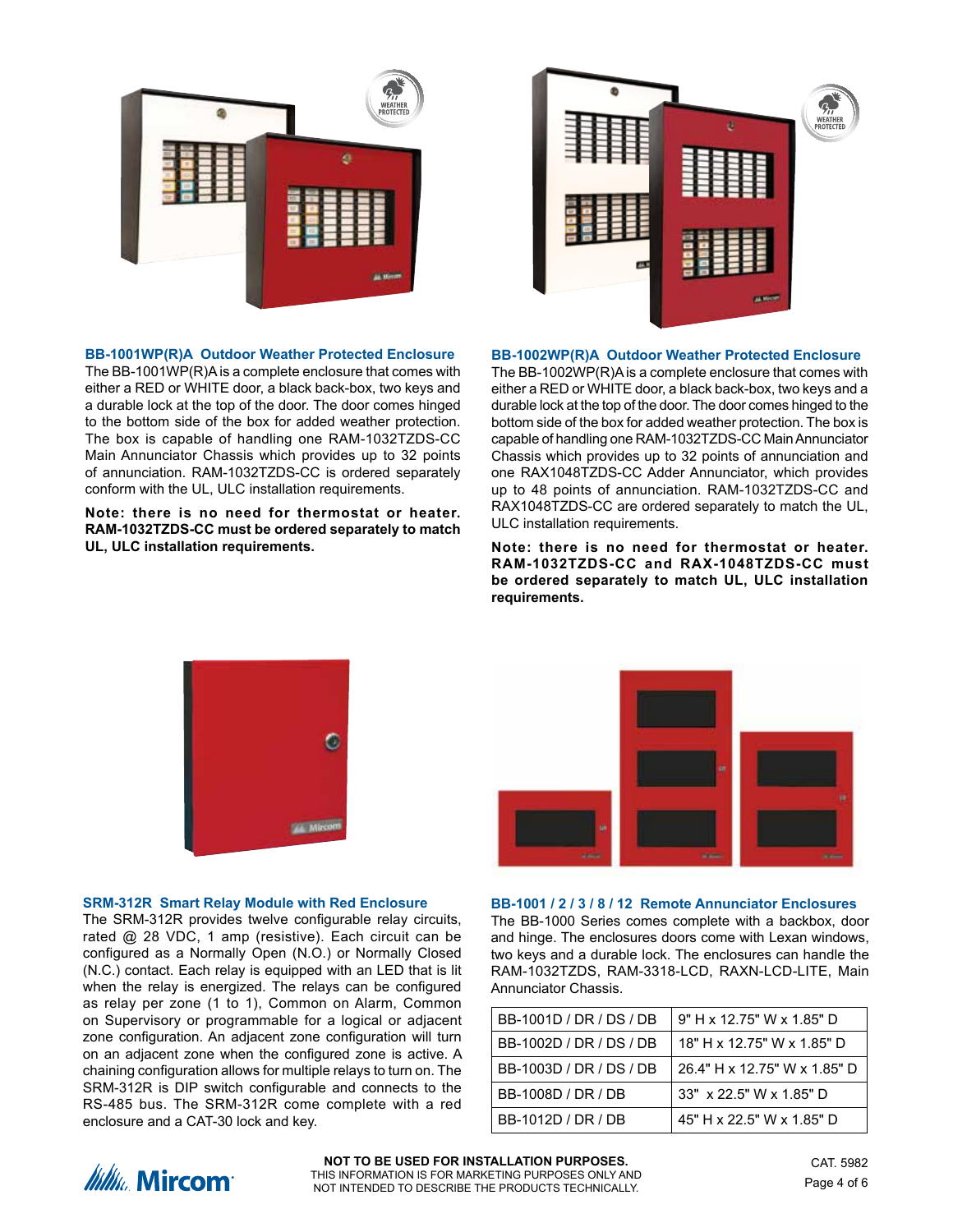## **Ordering Information**

| <b>Model</b>                  | <b>Description</b>                                                                                   |
|-------------------------------|------------------------------------------------------------------------------------------------------|
| <b>Panel</b>                  |                                                                                                      |
| <b>FX-401B</b>                | Intelligent Fire Alarm Control Panel - Black door                                                    |
| <b>FX-401R</b>                | Intelligent Fire Alarm Control Panel - Red door                                                      |
| <b>Annunciators</b>           |                                                                                                      |
| <b>RAM-3500-LCD</b>           | Remote Annunciator with 4-Line LCD Display                                                           |
| RAX-LCD-LITE                  | Remote Annunciator with 4-Line LCD Display                                                           |
| RAM-1032TZDS                  | 32 Point Remote Main Annunciator with 32 Trouble and Alarm LEDs                                      |
| RAM-1032TZDS-CC               | Conformal Coated 32 Point Remote Main Annunciator with 32 Trouble and Alarm LEDs                     |
| RAX-1048TZDS                  | Adder Annunciator Chassis c/w 48 Bi-Colored LEDs                                                     |
| RAX-1048TZDS-CC               | Conformal Coated Adder Annunciator Chassis c/w 48 Bi-Colored LEDs.                                   |
| MGD-32                        | Master Graphic Driver Board                                                                          |
| AGD-048                       | Adder Graphic Driver Board                                                                           |
| <b>SRM-312R</b>               | Smart Relay Module with Red Enclosure. Supports up to 12 relays                                      |
| <b>Optional Adder Modules</b> |                                                                                                      |
| ALC-480                       | 480 Point Dual Loop Adder                                                                            |
| PR-300                        | Polarity reversal and City Tie Module                                                                |
| <b>Enclosures</b>             |                                                                                                      |
| <b>BB-1001D</b>               | White Remote Annunciator Enclosure. Houses one module.                                               |
| <b>BB-1001DR</b>              | Red Remote Annunciator Enclosure. Houses one module.                                                 |
| <b>BB-1001DS</b>              | Stainless Steel Remote Annunciator Enclosure Houses one module.                                      |
| <b>BB-1001DB</b>              | Black Remote Annunciator Enclosure Houses one module.                                                |
| <b>BB-1002D</b>               | White Remote Annunciator Enclosure. Houses two modules.                                              |
| <b>BB-1002DR</b>              | Red Remote Annunciator Enclosure. Houses two modules.                                                |
| <b>BB-1002DS</b>              | Stainless Steel Remote Annunciator Enclosure. Houses two modules.                                    |
| <b>BB-1002DB</b>              | Black Remote Annunciator Enclosure. Houses two modules.                                              |
| <b>BB-1003D</b>               | White Remote Annunciator Enclosure. Houses three modules.                                            |
| <b>BB-1003DR</b>              | Red Remote Annunciator Enclosure. Houses three modules.                                              |
| <b>BB-1003DS</b>              | Stainless Steel Remote Annunciator Enclosure. Houses three modules.                                  |
| <b>BB-1003DB</b>              | Black Remote Annunciator Enclosure. Houses three modules.                                            |
| <b>BB-1008D</b>               | White Remote Annunciator Enclosure . Houses eight modules.                                           |
| <b>BB-1008DR</b>              | Red Remote Annunciator Enclosure. Houses eight modules.                                              |
| <b>BB-1008DB</b>              | Black Annunciator Enclosure. Houses eight modules.                                                   |
| <b>BB-1012D</b>               | White Remote Annunciator Enclosure. Houses twelve modules.                                           |
| <b>BB-1012DR</b>              | Red Remote Annunciator Enclosure. Houses twelve modules.                                             |
| <b>BB-1012DB</b>              | Black Annunciator Enclosure. Houses twelve modules.                                                  |
| <b>BB-1001WPA</b>             | Outdoor Weather Protected Enclosure, White Door. Houses one module.                                  |
| BB-1001WPRA                   | Outdoor Weather Protected Enclosure, Red Door. Houses one module.                                    |
| <b>BB-1002WPA</b>             | Outdoor Weather Protected Enclosure, White Door. Houses two modules.                                 |
| <b>BB-1002WPRA</b>            | Outdoor Weather Protected Enclosure, Red Door. Houses two modules.                                   |
| <b>Accessories</b>            |                                                                                                      |
| $RTI-1$                       | Common Remote Trouble Indicator, Buzzer and LED                                                      |
| MP-300                        | End of Line Resistor plate. 3K9                                                                      |
| <b>BC-160R</b>                | External Battery Cabinet - Red                                                                       |
| <b>BAT-12V12A</b>             | Battery 12AH                                                                                         |
| <b>BAT-12V18A</b>             | Battery 18AH                                                                                         |
| <b>BAT-12V26A</b>             | Battery 26AH (To house BAT-12V26A (26 AH) batteries an external BC-160 Battery Cabinet is required.) |
| <b>BAT-12V42A</b>             | Battery 42AH (To house BAT-12V42A (42 AH) batteries an external BC-160 Battery Cabinet is required.) |
| UIMA4                         | Interface for Configuring MGC Fire Panels                                                            |